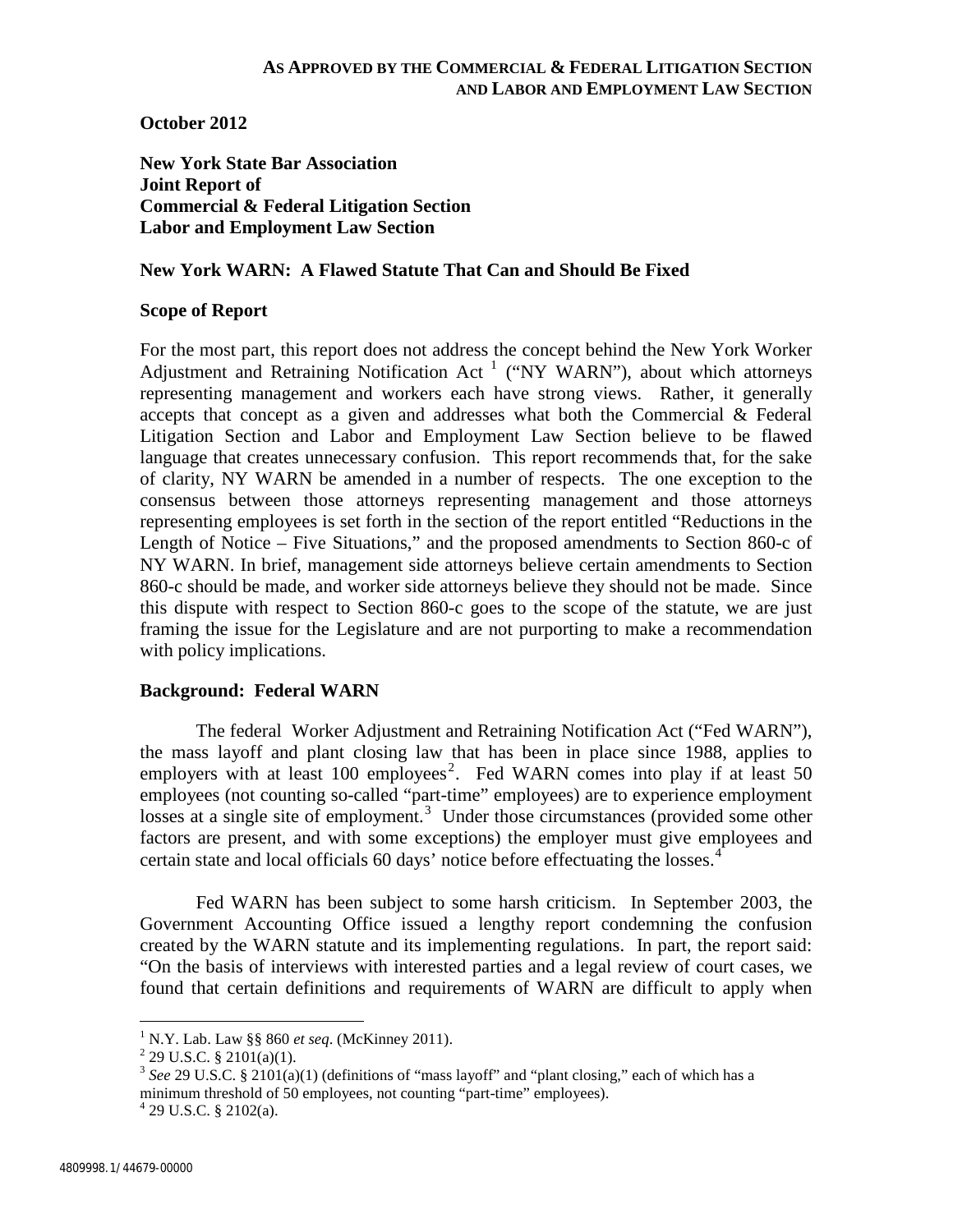employers and employees assess the applicability of WARN to their circumstances." United States Government Accounting Office, THE WORKER ADJUSTMENT AND RETRAINING NOTIFICATION ACT: REVISING THE ACT AND EDUCATIONAL MATERIALS COULD CLARIFY EMPLOYER RESPONSIBILITIES AND EMPLOYEE RIGHTS GAO-03-1003, (Sept. 19, 2003), *available at:*

http://www.gao.gov/docdblite/details.php?rptno=GAO-03-1003.

# **New York WARN Becomes Law**

NY WARN followed Fed WARN by 20 years. It applies to employers with as few as 50 employees, and requires 90 days' notice when at least 25 employees (other than "parttime" employees) are to experience employment losses at a single site of employment. New York modeled its own statute on Fed WARN and like its federal prototype contains certain language or terms that employers may find difficult to apply and which call out for clarification.

The Sections issuing this joint report believe the problematic language can and must be corrected. We indicate how that might be done in a form attached to this report.

# **Definition of Employment Loss**

One flaw of NY WARN is found in the definition of the term "employment loss." Under Fed WARN, the term is defined (with some exceptions) as:

(A) an employment termination, other than a discharge for cause, voluntary departure, or retirement, (B) a layoff exceeding 6 months, or (C) a reduction in hours of work of more than 50 percent during each month of any 6-month period ….

29 U.S.C. § 2101(6).

Under the federal scheme, an employer counts "employment loss[es]" to determine whether a mass layoff or plant closing will occur. If there are to be fewer than 50 such losses (not including those suffered by "part-time" employees) within any 30 or 90-day period, the inquiry ends, for there is neither a mass layoff nor a plant closing. As indicated above, Fed WARN's definition of employment loss covers an employee out on layoff for six months or more.

In NY WARN, the term "employment loss" tracks the federal definition with respect to employment termination and reduction in hours. But then, departing from it, the NY statute inexplicably places the word "mass" before "layoff":

2. "Employment loss" means: …

(b) a mass layoff exceeding six months ….

N.Y. Lab. Law § 860-a.2 (McKinney 2011).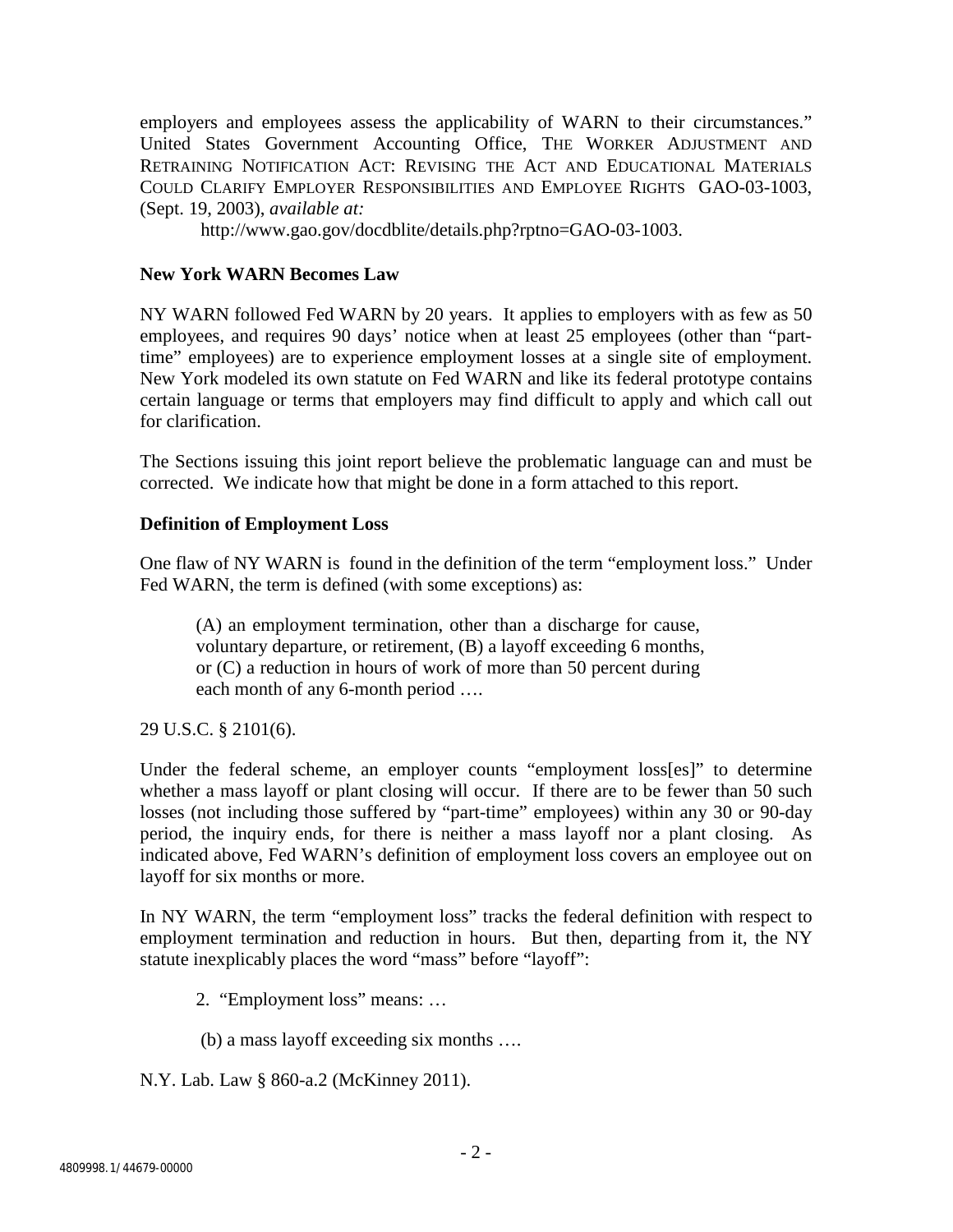As a consequence of the placement of the word "mass," the definition only applies to an employee on layoff longer than six months if the employee is part of a mass layoff. This is nonsensical. As a matter of strict interpretation, it means that an employee on layoff even for seven months or more does not suffer an "employment loss" unless he or she is part of a mass layoff. The circularity problem presented by the drafting very likely was unintended. The word "mass" should, therefore, be deleted from subsection (b).

## **Mass Layoff, Plant Closing, and a New Concept: Relocation**

### Mass Layoff and Plant Closing

The NY WARN definitions of "mass layoff" and "plant closing" are very similar to the Fed WARN definitions, except that these events can occur when half the number of employees triggering application of the federal law suffer employment losses.

### Relocation

Fed WARN does not use the concept of "relocation" as a trigger for mandatory notice -- NY WARN does. The state law defines a "relocation" as "a removal of all or substantially all of the industrial or commercial operations of an employer to a different location fifty miles or more away."<sup>[5](#page-2-0)</sup> Notably, the provision lacks any requirement of employment losses. Thus, on its face, NY WARN would cover a site with only a single employee, if it is moved to a new location 50 or more miles away. $6$  The regulations adopted by the Department of Labor, albeit as an "emergency measure," add a requirement that 25 or more employees be affected.<sup>[7](#page-2-2)</sup> This report recommends that the law be amended to include a minimum number of employment losses.

Another drafting flaw involving the term "relocation" stems from the fact that it appears to bear two different meanings within Section 860-a.2 of the statute. Seemingly borrowed from Fed WARN, this section of NY WARN contains additional wording that confuses the basic concept of what constitutes an "employment loss." Fed WARN excludes from the definition of employment loss situations where a closing or a layoff is the "result of the relocation or consolidation of part or all of the employer's business," and certain offers are made: If the employee receives an offer to remain employed at a new location, and the new location is within reasonable commuting distance, the employee will be deemed *not* to have suffered an employment loss whether or not the offer is accepted. If the offered employment lies beyond a reasonable commuting

<span id="page-2-0"></span><sup>5</sup> N.Y. Lab. Law § 860-a.8 (McKinney 2011). 6 *See* N.Y. Lab. Law § 860-a.8 (McKinney 2011). 7

<span id="page-2-2"></span><span id="page-2-1"></span><sup>&</sup>lt;sup>7</sup> N.Y. COMP. CODES R. & REGS. tit 12, § 921-1.1 (2010). The regulations were adopted, and revised, as emergency measures beginning on January 30, 2009, two days before NY WARN's effective date, and there were subsequent revisions. The current form of the regulations were published in the New York State Register, also as emergency regulations, on July 28, 2010, and referenced again in the New York State Register on September 22, 2010.

<span id="page-2-3"></span> $8$  29 U.S.C. § 2101(b)(2).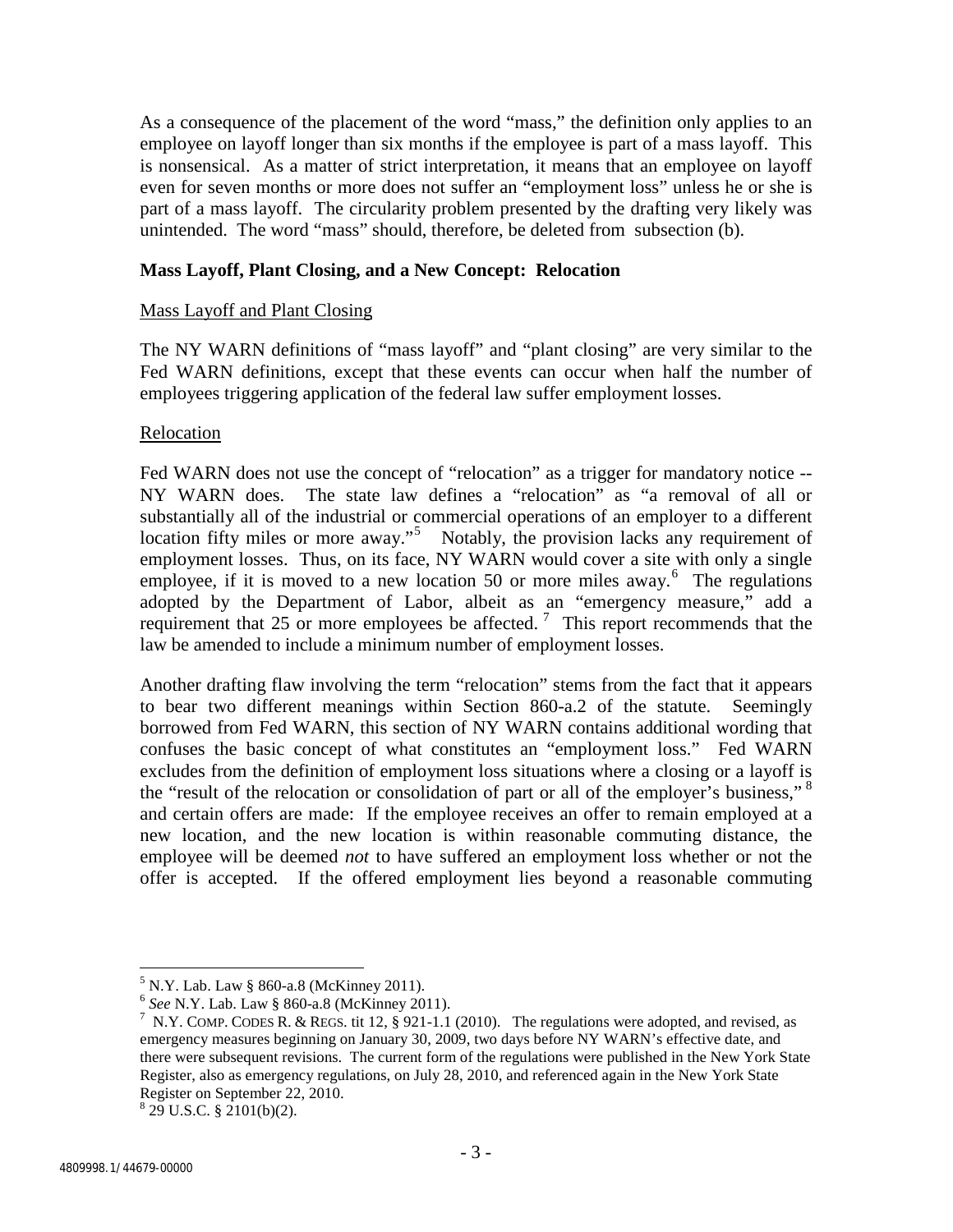distance, he or she will be deemed not to have suffered such a loss only if the offer is accepted.<sup>[9](#page-3-0)</sup>

NY WARN Section 860-a.2 deals with a similar situation: neither offers of transfers within a reasonable commuting distance nor accepted offers of transfers outside a reasonable commuting distance are treated as employment losses. But its wording muddies, if not defeats, the intended purpose of the section. On the one hand it seems to employ the term "relocation" in its ordinary sense rather than in line with its statutory definition, which refers to a move "fifty miles or more away." *See* § 860-a.8, On the other hand, as actually written -- incorporating that definition -- the statute appears to require that an offer of a new position at a changed location of an employer's operations must be both within a reasonable commuting distance and fifty or more miles away. Conceivably, a court might strain to resolve this problem by finding that the New York legislature actually envisioned such a situation: perhaps a one-way commute of more than 50 miles can be deemed "reasonable" (although residents of any major metropolitan area in the state would be most surprised). More likely, this incongruous result was unintended. The problem can be fixed simply by changing the words "the relocation" to the word "moving" and by adding the word "the" before "consolidation."

There is one remaining problem with Section 860-a.2. The purpose of its last paragraph is to define what does not constitute an employment loss, so that when the stated conditions are met, the affected employees are not counted in determining whether a mass layoff or plant closing is occurring. Yet the drafters inserted "plant" before "closing" (once), and "mass" before "layoff" (three times). These words do not belong here since they create a circularity. It makes no sense to exclude these employees from the count of employment losses only if there already is a plant closing or mass layoff. The words "plant" and "mass" should, thus, be deleted wherever they occur in the final paragraph of Section 860-a.2.

# **What Triggers the 90-Day Notice Requirement: "Mass Layoff, Relocation or Employment Loss" -- But Not a Plant Closing?**

The prohibition against executing a mass layoff or plant closing without giving advance notice in Fed WARN is contained in 29 U.S.C. § 2102(a): "An employer shall not order a plant closing or mass layoff until the end of a 60-day period after the employer serves written notice of such an order ... ." The comparable provision in NY WARN is Section 860-b.1, which tracks some, but not all, of Fed WARN. Curiously, it does not prohibit an employer from ordering a *plant closing* without first giving the required 90 days' notice. Instead, it states: "An employer may not order a mass layoff, relocation, or *employment loss*, unless [notice is given]."<sup>[10](#page-3-1)</sup> The omission of the term "plant closing" seems to be a drafting mistake.

It appears that the inclusion of "employment loss" as an event requiring advance notice, and the omission of a "plant closing" from the events that require advance notice follows

<span id="page-3-1"></span>

<span id="page-3-0"></span><sup>&</sup>lt;sup>9</sup> *See* 29 U.S.C. § 2101(b)(2).<br><sup>10</sup> NY Lab. Law § 860-b.1 (McKinney 2011) (emphasis added).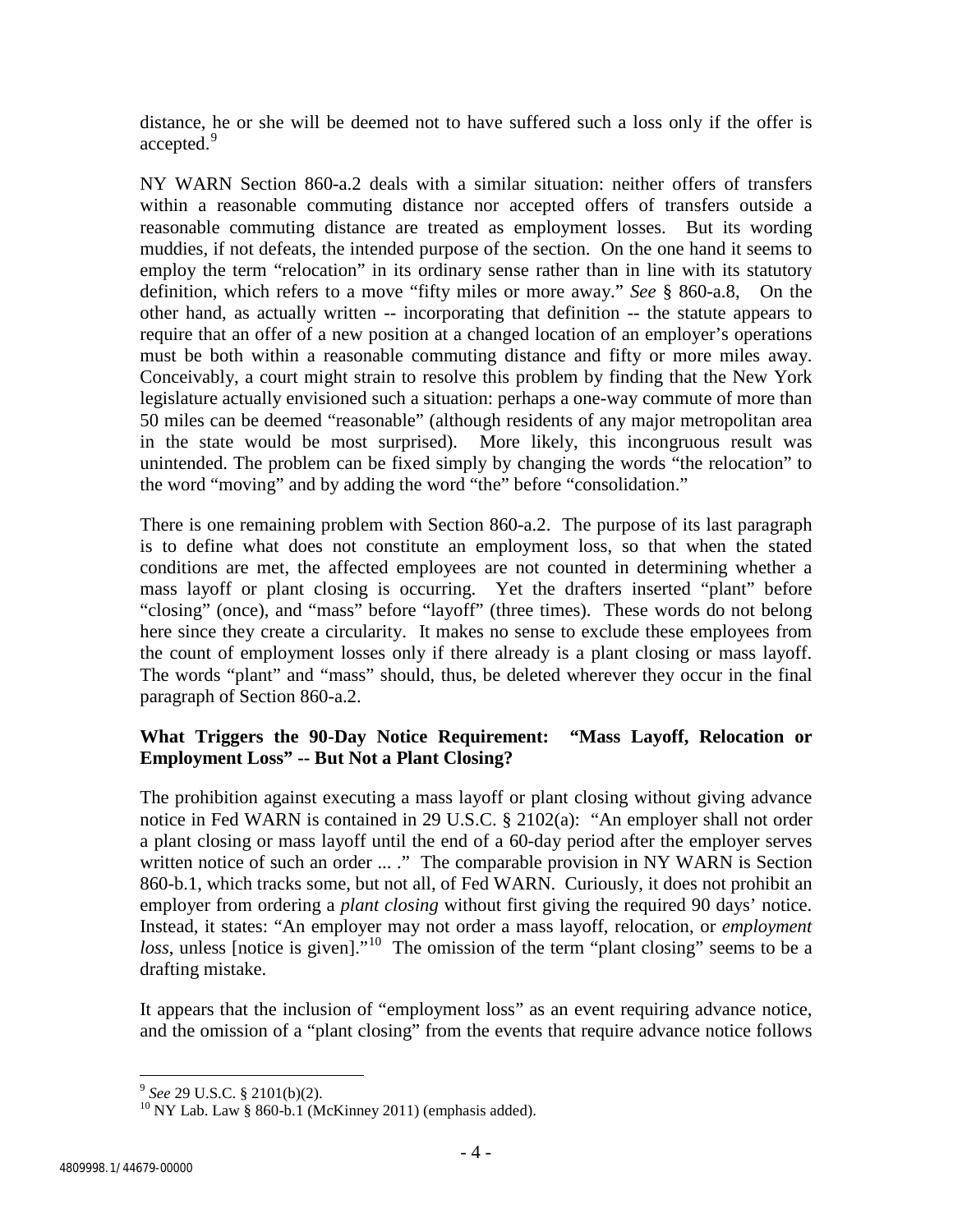the previously enacted Illinois version of WARN<sup>[11](#page-4-0)</sup> -- which contains the same mistake.<sup>[12](#page-4-1)</sup> In Illinois, however, the statute appears to be enforced solely by that state's Department of Labor, and the regulations promulgated in Illinois correct the error.[13](#page-4-2) In New York, by contrast, while the "emergency" regulations also appear to rectify the error,  $^{14}$  $^{14}$  $^{14}$  NY WARN allows direct lawsuits without the involvement of the Department of Labor, and in such litigation a court will have to interpret the statute.

The substitution of "employment loss" for "plant closing" in this section creates another problem as well. Such a loss is defined in pertinent part as "an employment termination, other than a discharge for cause, voluntary departure, or retirement."[15](#page-4-4) As drafted, the statute would not require notice to be given to the single employees being terminated without cause because the mandate references only "affected employees" -- a term that is limited to employment losses associated with mass layoffs and plant closings (yet oddly, not employment losses associated with relocations).<sup>16</sup> But the statute technically requires an employer to notify governmental agencies before terminating *anyone*, even a single employee, without cause, on pain of a civil penalty of \$500 (subject to a cap) for every day that notice is not given. That is surely unintended.

Fortunately, there is an easy fix for both of these problems. The phrase "plant closing" should be substituted for the phrase "employment loss" every place that the latter appears in Section 860-b(1). Parallel corrections should be made to Sections 860-g-1 and 860-h.1.

## **Reductions in the Length of Notice – Five Situations**

Both Fed WARN and NY WARN allow for five situations where an employer may give less than the normally required notice. Fed WARN addresses the five situations in two different sections.<sup>[17](#page-4-6)</sup> NY WARN combines the five situations into one section,  $18$  with an important distinction. Of the five situations allowing shortened notice under Fed WARN, only one, the so-called faltering company exception,  $19$  is limited to

<span id="page-4-1"></span><span id="page-4-0"></span><sup>11</sup> 820 Ill. Comp. Stat. 65/1-99 (2005). <sup>12</sup> *See* 820 Ill. Comp. Stat. 65/10(a) (2005) ("An employer may not order a mass layoff, relocation, or employment loss unless, 60 days before the order takes effect, the employer gives written notice of the order ... .").

<span id="page-4-2"></span><sup>&</sup>lt;sup>13</sup> Ill. Admin. Code tit. 56, § 230.220(a) ("An employer ... must give notice 60 days before the order of a mass layoff or plant closing takes effect.").

<span id="page-4-3"></span><sup>&</sup>lt;sup>14</sup> N.Y. Comp. Codes R. & Regs. tit 12, §921-2.1 (2010) ("[N]o employer may order a mass layoff, plant closing, relocation or a covered reduction in work hours covered by this rule unless, at least 90 calendar days prior to such mass layoff, plant closing, relocation or covered reduction in work hours, the employer provides notice ... .") Notably, the reference within the regulation to something called "a covered reduction in work hours" is wholly invented by its author. It has no basis in the statute as an event requiring notice of any kind. Rather a reduction of hours of a certain duration can create an employment loss, which when added to other employment losses may cause a mass layoff or plant closing. However, proposing amendments to the regulations is beyond the scope of this report.<br><sup>15</sup> NY Lab. Law § 860-a.2(a) (McKinney 2011).

<span id="page-4-6"></span><span id="page-4-5"></span><span id="page-4-4"></span><sup>&</sup>lt;sup>16</sup> See NY Lab. Law §860-a.1 (McKinney 2011). <sup>17</sup> 29 U.S.C. §§ 2102(b), 2103. <sup>18</sup> N.Y. Lab. Law § 860-c.

<span id="page-4-7"></span>

<span id="page-4-8"></span> $19$  The faltering company language in Fed WARN is as follows: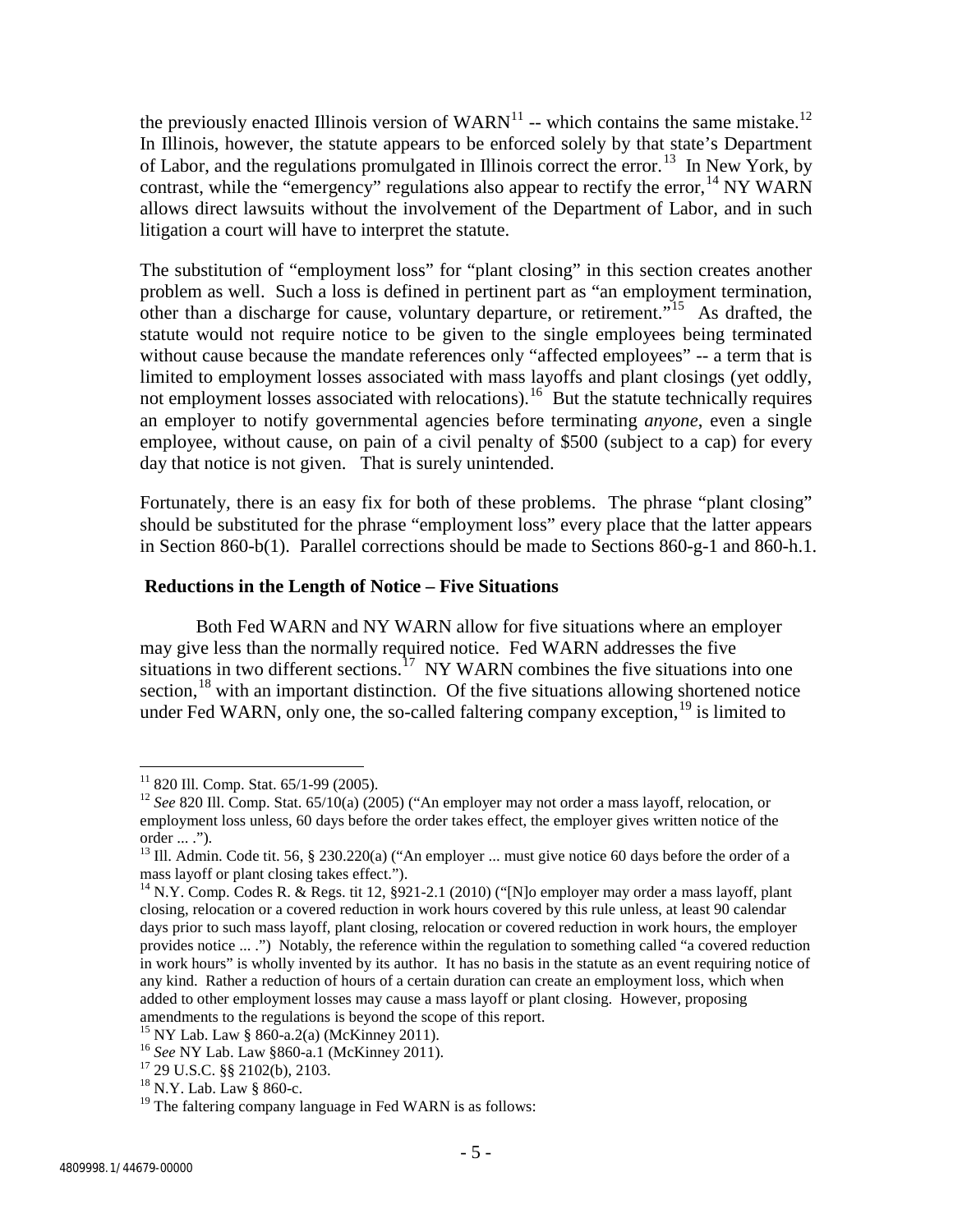plant closings, while the other four (unforeseeable business circumstances,  $20$  the temporary nature of operations,  $21$  natural disasters  $22$  and labor disputes  $23$ ) can apply to both plant closings and mass layoffs. The NY WARN single section describing all five situations begins with the phrase, "In the case of a plant closing …" and the section then lists the five situations in subsections. As described in the next paragraph, NY WARN as currently written limits both the faltering company exception and the unforeseeable business circumstances exception to plant closings.<sup>[24](#page-5-4)</sup> The faltering company exception and the unforeseen business circumstances exception are the most common of the five situations.

With the introductory phrase "In the case of a plant closing" preceding the five situations, it initially appears that NY WARN only allows shortened notice in the case of a plant closing, but three of the five subsections (temporary nature of operations,  $2<sup>5</sup>$ natural disaster<sup>[26](#page-5-6)</sup> and labor disputes<sup>27</sup>) reference both plant closings and mass layoffs, the introductory phrase "In the case of a plant closing" notwithstanding. The subsection addressing unforeseeable circumstances<sup>[28](#page-5-8)</sup> makes no reference to a mass layoff, and so appears to be limited by the section's overall introductory phrase, "In the case of a plant closing."

Whether the omission of the availability of shortened notice for a mass layoff in the situation of unforeseeable circumstances was intentional or the consequence of a drafting mistake is a point of contention as between members of the Labor and Employment Law Section's Committee on Legislation and Regulatory Developments who primarily represent management, and members who primarily represent individuals and WARN plaintiffs.<sup>29</sup> The New York Department of Labor, in its emergency

 An employer may order the *shutdown of a single site of employment* before the conclusion of the 60-day period if as of the time that notice would have been required the employer was actively seeking capital or business which, if obtained, would have enabled the employer to avoid or postpone the shutdown and the employer reasonably and in good faith believed that giving the notice required would have precluded the employer from obtaining the needed capital or business.

- <span id="page-5-0"></span>29 U.S.C. § 2102(b)(1) (emphasis added).<br><sup>20</sup> 29 U.S.C. § 2102(b)(2)(A).<br><sup>21</sup> 29 U.S.C. § 2103(1).<br><sup>22</sup> 29 U.S.C. § 2102(b)(2)(B).<br><sup>23</sup> 29 U.S.C. § 2103(2).<br><sup>23</sup> 29 U.S.C. § 2103(2).<br><sup>24</sup> N.Y. Lab. Law § 860-c.1(c).<br><sup>26</sup>
- <span id="page-5-1"></span>
- 
- <span id="page-5-2"></span>
- <span id="page-5-3"></span>
- <span id="page-5-4"></span>
- <span id="page-5-5"></span>
- <span id="page-5-6"></span>
- <span id="page-5-7"></span>
- 

<span id="page-5-9"></span><span id="page-5-8"></span><sup>29</sup> The Commercial & Federal Litigation Section's Committee on Employment and Labor Relations acknowledges the same split. The members of the respective committees who primarily represent employees point out that NY WARN was intended to provide broader protection than FED WARN. For example, FED WARN has a coverage threshold of 100 employees, provides for a 60 day notice, and an employment loss threshold of 50 employees. NY WARN has a coverage threshold of 50 employees, provides for a 90 day notice period, and an employment loss threshold of 25 employees. These members contend that NY WARN, consistent with the Legislative intent to provide broader protections, permits a notice exception only for "plant closings", and not for "mass layoffs, in the case of the most common reduction in force circumstances, namely § 860-c(1)(a)(i) (faltering company exception) and § 860-c(1)(b) (unforeseeable circumstance exception). The section as written adds "mass layoffs" only in connection with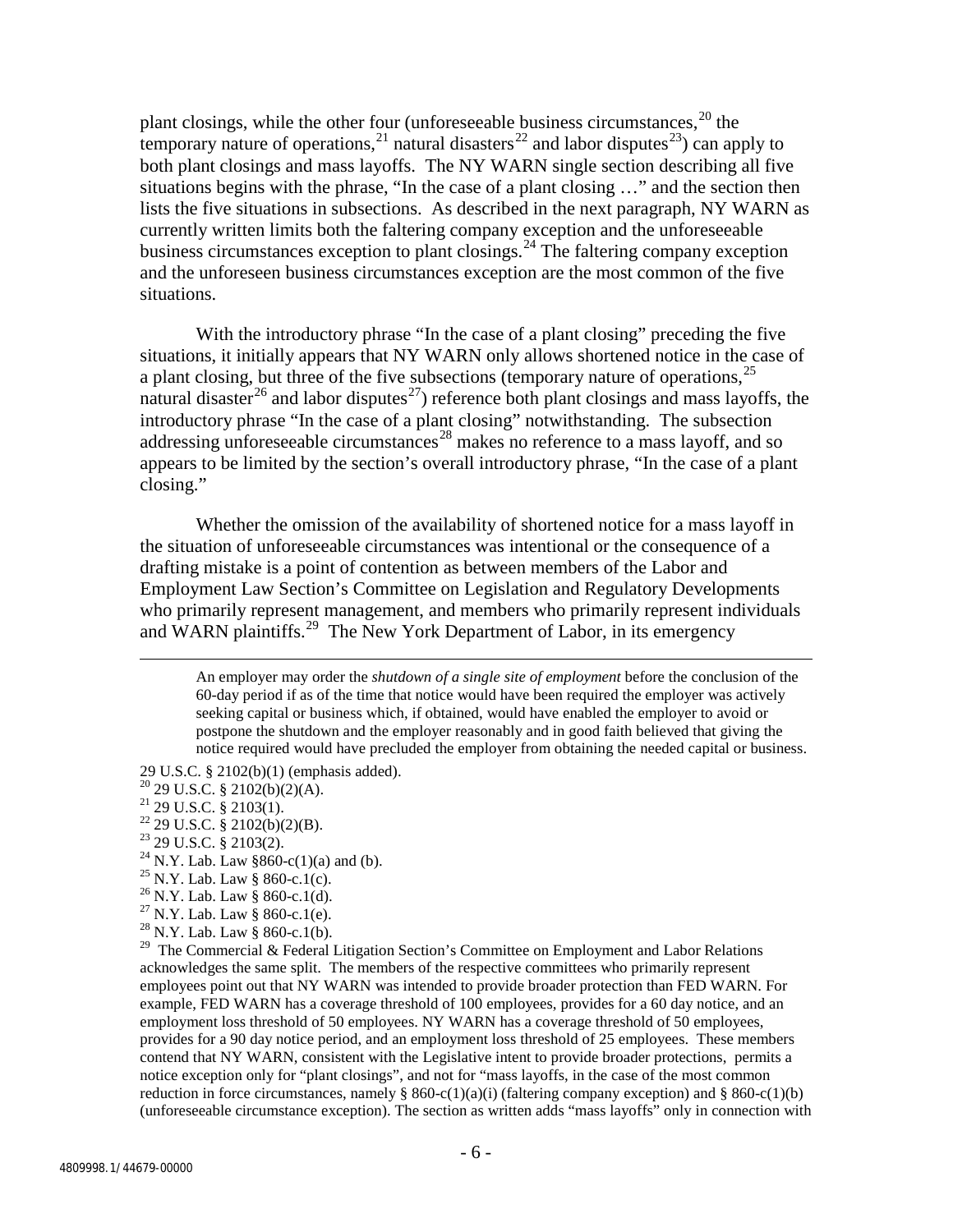regulations,[30](#page-6-0) clearly intend (in contradiction of the present wording of the statute) that the unforeseeable circumstances exception applies to mass layoffs, and not just plant closings.<sup>[31](#page-6-1)</sup> The emergency regulations clearly contradict the current wording of the statute when they contend that the faltering company exception applies to mass layoffs.<sup>[32](#page-6-2)</sup> In consequence, it appears that the emergency regulations may have been hastily drafted and appear to be of questionable aid.

The Labor and Employment Law Section invites the legislature to clarify its drafting which can be accomplished in a number of ways. The members who represent primarily management suggest that one way would be to remove the phrase "In the case of a plant closing" from the introduction of the overall section, and then include language in each subsection indicating whether the situation described applies to either a plant closing or mass layoff, or both. The members who represent primarily employees contend that changes to the statute are not necessary, but that in order to clarify what they regard as inartful drafting of little consequence, the phrase "In the case of a plant closing," now at the beginning of Section 860-c(1) could be moved to the beginning of Section  $860-c(1)(a)(i)$  (the "faltering company exception"), and repeated at the beginning of Section 860-c(1)(a)(ii) (the "unforeseeable circumstance exception").

## **Extension of Layoff Period**

Under Fed WARN, a layoff exceeding six months constitutes an employment loss.<sup>33</sup> Fed WARN contemplates the situation in which an employer may announce a shorter layoff, but because of unforeseen later circumstances it becomes clear that the layoff will extend beyond six months.<sup>[34](#page-6-4)</sup> In such a situation, if the employer immediately gives notice that the layoff will be of longer duration, the employees receiving that notice are not deemed to have suffered employment losses.<sup>[35](#page-6-5)</sup> If the layoff is not an employment loss for purposes of Fed WARN, the employee is not counted in determining whether a mass layoff or plant closing has occurred.

NY WARN tries to incorporate this concept, but does so badly. Section 860-d, entitled "Extension of mass layoff period" recites that a "mass layoff" that was expected to last for less than six months will be treated as an "employment loss" unless the extension beyond six months is caused by business circumstances not reasonably foreseeable at the time of the "initial 'mass layoff'" and notice is given when it becomes apparent that the extension beyond six months will be required.<sup>[36](#page-6-6)</sup>

Within the context of WARN and its various technical definitions, this section lacks any meaning. There is no such thing as a "mass layoff period." Either there is a "mass

 $\overline{a}$ 

relatively infrequent occurrences - namely § 860-c(1)(c) (temporary circumstances), § 860-c(1)(d) (natural disasters), and § 860-c(1)(e) (labor disputes).

<span id="page-6-1"></span><span id="page-6-0"></span><sup>&</sup>lt;sup>30</sup> See n.7, above.<br><sup>31</sup> N.Y. Comp. Codes R. & Regs. tit 12, § 921-6.3 (2010).<br><sup>32</sup> N.Y. Comp. Codes R. & Regs. tit 12, § 921-6.2 (2010).<br><sup>33</sup> 29 U.S.C. § 2101(6)(B).<br><sup>34</sup> 29 U.S.C. § 2102(c).<br><sup>35</sup> See id.<br><sup>36</sup> N.Y. Lab.

<span id="page-6-3"></span><span id="page-6-2"></span>

<span id="page-6-4"></span>

<span id="page-6-5"></span>

<span id="page-6-6"></span>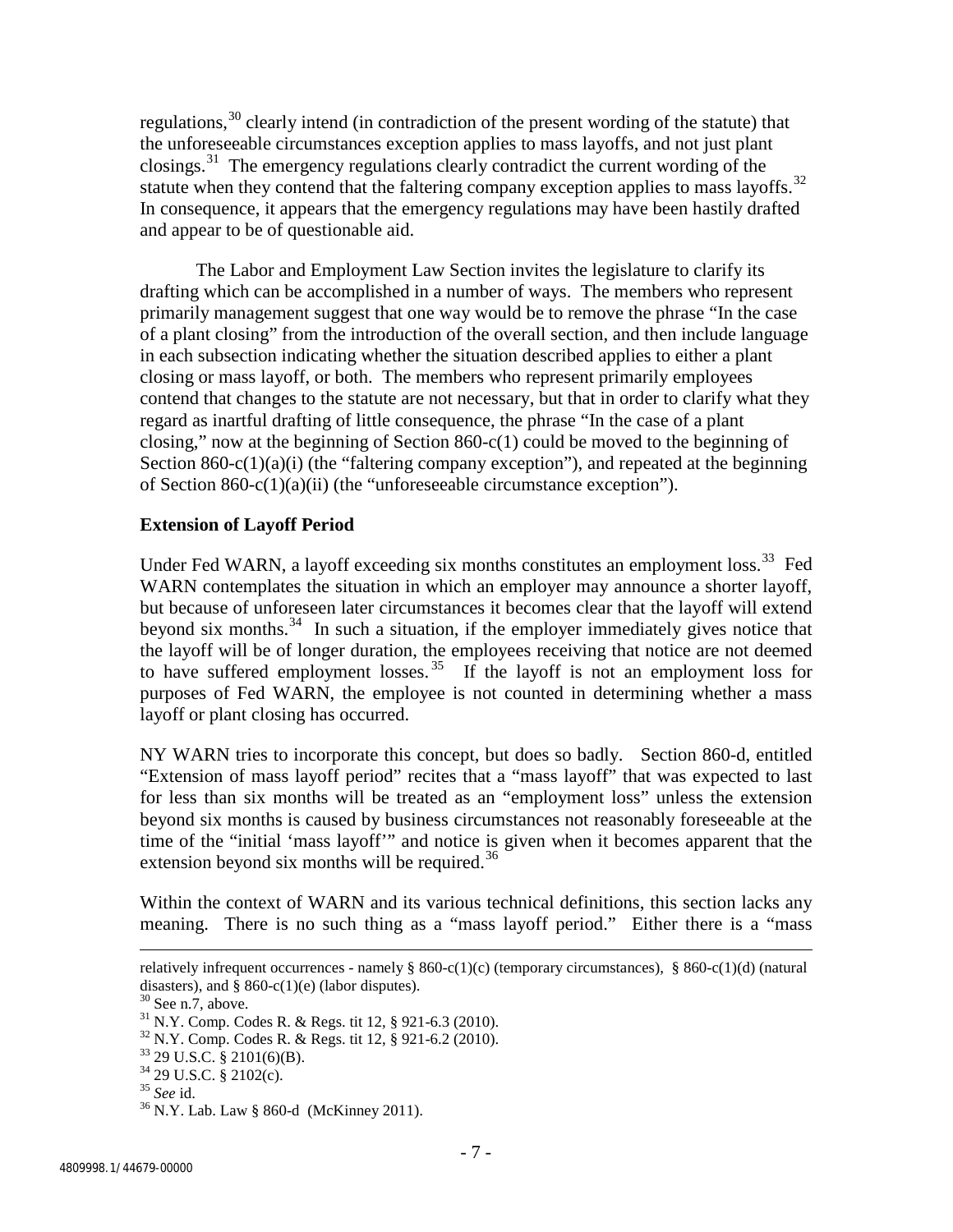layoff," or there is not a "mass layoff"; and "employment losses" (including certain layoffs that exceed six months) are counted to see if there is a "mass layoff." The section of Fed WARN from which this was borrowed makes it clear that certain layoffs are not to be counted as employment losses, even if they extend beyond six months. To accomplish the same result, which was plainly intended, the word "mass" should be removed everywhere it appears in Section 860-d.

## **Miscellaneous Corrections**

S. 8212, the genesis of NY WARN, added N.Y. Lab. Law § 598. Section 598 states that payments made to employees as damages for a violation of NY WARN do not count as remuneration for the purposes of unemployment insurance law. But the wording of that section limits the exclusion to an employer's "fail[ure] to provide the advance notice of a facility closure" as required by either NY WARN or Fed WARN.<sup>[37](#page-7-0)</sup> There is no concept of "facility closure" in either the federal or the state law. Thus, if Section 598 is left unchanged, damages paid as a consequence of an employer's failing to give notice in a mass layoff situation (where no facilities are closed), should be counted as remuneration. That outcome would defeat the likely intent of the law.

Further, a similar "facility closure" reference appears in Section 860-g.3 of NY WARN, The language should be changed to strike the words "of a facility closure" from the phrase "the advance notice of a facility closure required by this article."

Finally, NY WARN makes a typographical error in a citation to Fed WARN. What now appears as "29 U.S.C. Sec. 1201[38](#page-7-1) should be changed to read "29 U.S.C. Section 2101."

# **Conclusion**

Both the Commercial & Federal Litigation Section and the Labor and Employment Law Section strongly urge that NY WARN be amended in accordance with the attachment to this report. However, with respect to Section 860-c regarding whether reduced notice is permissible for mass layoffs that occur in response to unforeseeable circumstances, the Commercial & Federal Litigation Section and the Labor and Employment Section acknowledge that there is no consensus among their members as to whether that section of the statute should be amended, as the management side attorneys contend that the intent of the Legislature needs to be clarified, and the worker side attorneys contend that the intent of the Legislature is sufficiently expressed in the language of the statute.

Principal Author: Gerald T. Hathaway, Esq. (New York)

Other Authors:

Prof. Vivian Berger (New York) Jack Raisner, Esq. (New York) Rene Roupinian, Esq. (New York)

<span id="page-7-1"></span><span id="page-7-0"></span><sup>&</sup>lt;sup>37</sup> *See* N.Y. Lab. Law § 598.<br><sup>38</sup> *See* N.Y. Lab. Law §§ 860--g.3. The same typographical error occurs at amended N.Y. Lab. Law § 598.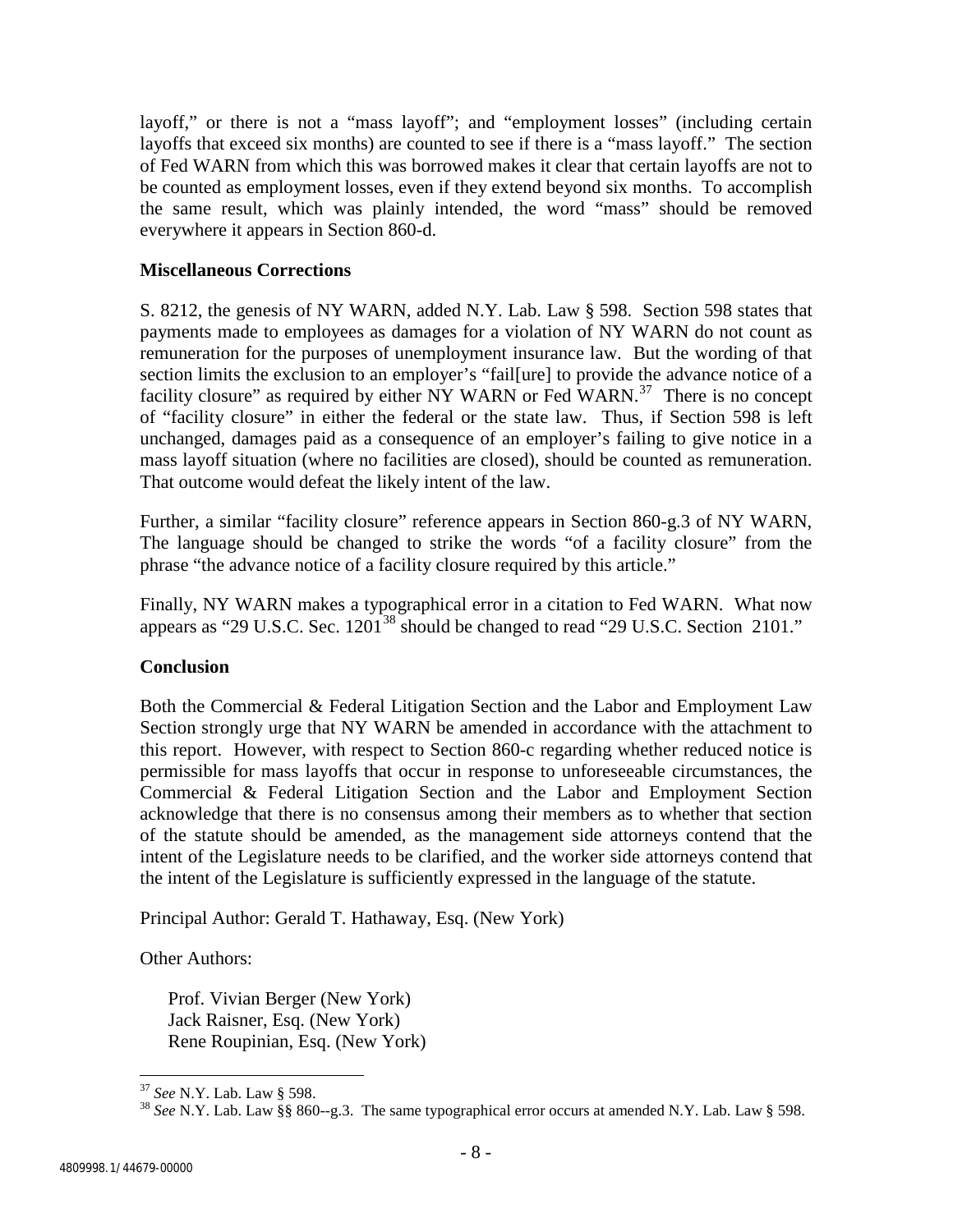Jonathan Weinberger,Esq. (New York)

Committee Members:

Committee on Legislation and Regulatory Developments, Labor and Employment Law Section:

Prof. Vivian O. Berger (Co-Chair, New York) Timothy S. Taylor, Esq. (Co-Chair, Delmar) Jonathan Weinberger, Esq. (Co-Chair, New York)

> Stephanie Dawn Amin-Giwner, Esq. (New York) Michael David Billok, Esq. (Albany) Sarah J. Burger, Esq. (Albany) Deborah A. Buyer, Esq. (New York) Peter D. Carmen, Esq. (Verona) Brian J. Clark, Esq. (New York) Cyrus E. Dugger, Esq. (New York) Carolene S. Eaddy, Esq. (New York) Howard C. Edelman, Esq. (Rockville Centre) Craig Stuart Friedman, Esq. (Atlanta, Ga.) James R. Grasso, Esq. (Buffalo) Jill Alicia Gruben, Esq. (Malta) Gerald T. Hathaway, Esq. (New York) Lisa A. Jones, Esq. (New York) Michael J. Kurtz, Esq. (Scarsdale) Colin M. Leonard, Esq. (Syracuse) Andrew Paul Marks, Esq. (New York) Brian P. Meath, Esq. (Canandaigua) Jennifer Milsky, Esq. (New York) M. Rogan Morton, Esq. (Buffalo) William Pozefsky, Esq. (Albany) James N. Schmit, Esq. (Buffalo) David I. Schonbrun, Esq. (White Plains) Michael J. Sciotti, Esq. (Syracuse) Robert T. Simmelkjaer, Esq. (New York) Kristen Ellen Smith, Esq. (Syracuse) Rocco A. Solimando, Esq. (Schenectady) Sarah E. Tollner, Esq. (Buffalo)

Committee on Employment and Labor Relations, Commercial & Federal Litigation Section:

Gerald T. Hathaway, Esq. (Co-Chair, New York) Robert Neil Holtzman, Esq. (Co-Chair, New York)

Edward F. Beane, Esq. (White Plains, New York)